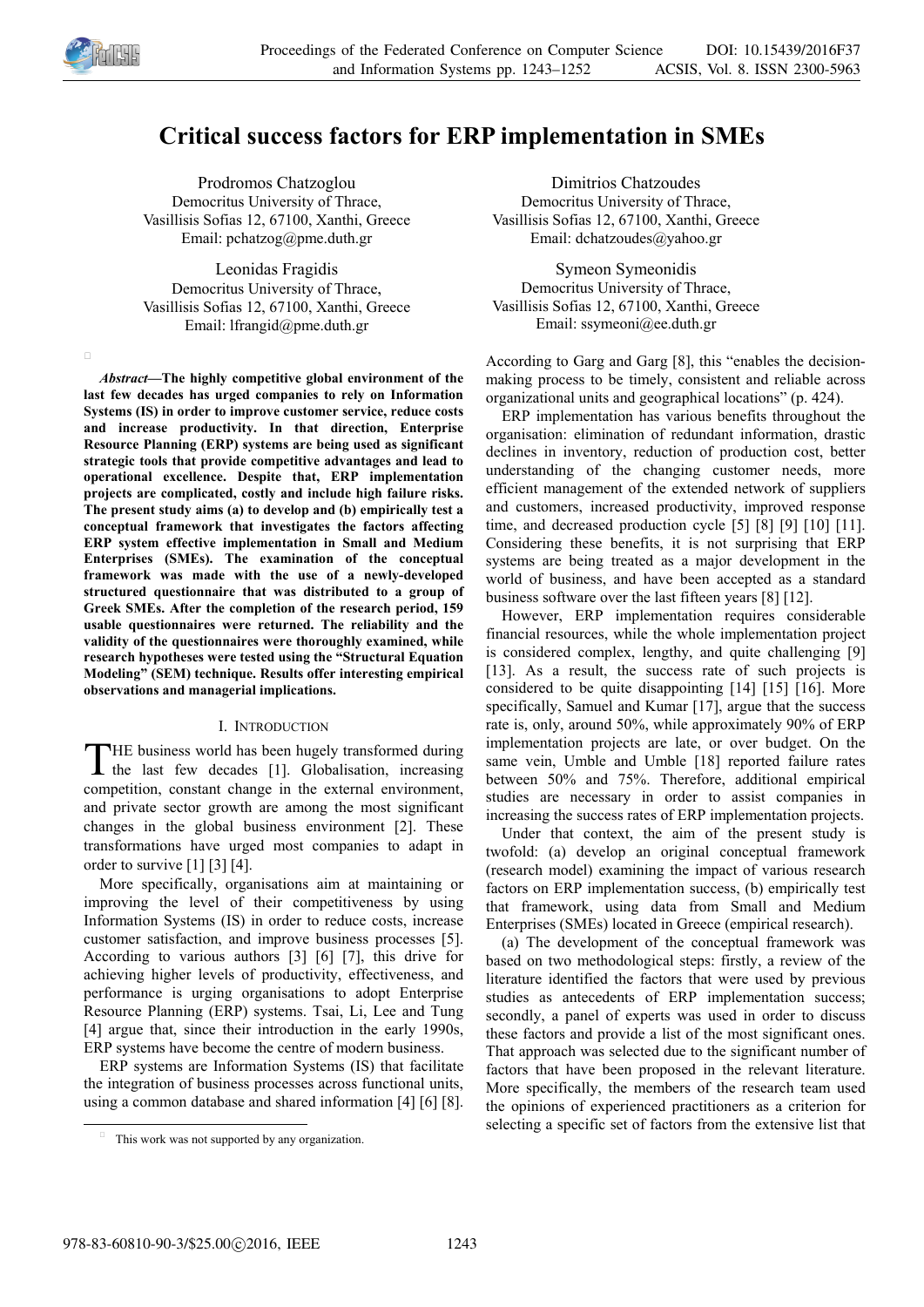was provided from the literature review analysis. It is strongly argued that randomly selecting the research factors of the proposed conceptual framework would have resulted in the limited reliability of the present research.

(b) The empirical examination of the conceptual framework (that was crystallised after the literature review analysis and the completion of the qualitative research) was conducted on a sample of Greek SMEs. More specifically, a newly-developed structured questionnaire was used in order to collect the appropriate primary data. The questionnaire was distributed to 421 companies, while 159 usable questionnaires were, finally, returned. Advanced statistical techniques (EFA, CFA) were used in order to enhance the validity and reliability of the results, while research hypotheses were tested using the "Structural Equation Modeling" (SEM) technique.

The present study makes an effort to point out areas that companies should emphasize in order to successfully adopt ERP systems and, therefore, harvest their potential benefits. Its contribution lies in this enhanced approach. In synopsis, the study contributes in the following areas:

 It focuses on Small and Medium enterprises (SMEs), an approach that has found limited empirical investigation in the international literature. The literature review analysis underlined that the contemporary research mostly examines the implementation of ERP systems in large organizations.

 It examines the antecedents of ERP implementation success in SMEs of a European country. The literature review analysis that was conducted failed to recognise enough similar studies.

 It uses a qualitative research in order to recognise the most important antecedents of ERP implementation success and, then, develops a conceptual framework based on these factors. According to the best of the researchers' knowledge, such an approach is unique in the relevant literature. Moreover, it is significant, since previous studies used factors that were randomly selected from the literature, without a solid empirical basis [8] [19] [20] [21].

 It can be perceived as a reference point for future studies, since it offers a critique concerning the multitude of ERP implementation antecedents that have been examined in the international literature.

 Its results may be generalized in other developed countries with similar characteristics, and produce valuable managerial lessons for practitioners in these countries.

The following section includes a review of the relevant literature, while section three presents the conceptual framework of the study. The fourth section includes the research methodology. Results and conclusions are discussed in sections 5 and 6 respectively.

## II.LITERATURE REVIEW

## *A. Critical success factors*

Critical Success Factors (CSFs) have been introduced during the 1960s, as a concept that would assist companies to achieve their goals and enhance their overall competitiveness [22] [23] [24]. According to Ram and Corkindale [22], CSFs constitute a systematic way of identifying key business areas that require constant management attention. On the same vein, Rockart [23] argues that the results obtained in these critical areas, if satisfactory, are able to significantly enhance organisational performance. In plain words, CSFs assist managers to directly affect a specific outcome, by proactively taking necessary actions in certain areas [25].

Not surprisingly, the concept of CSFs gained wide recognition in the Information Systems domain and, consequently, in the context of ERP systems [6]. Since high failure rates of ERP implementation projects have been observed by numerous studies [14] [15], many scientists have attempted to investigate the factors that may enhance the whole implementation process. According to Ram, Corkindale and Wu [19], a large number of CSFs have been identified throughout the international literature.

Indeed, the literature review analysis that was conducted revealed that the relevant literature includes numerous studies that have, mostly, been published during the last 15 years [24]. Among these studies, some are theoretical [26], some others are empirical [8] [9] [27], while just a few have adopted the case-study approach [28].

According to Saade and Nijher [24], despite the growth in the investigation of CSFs regarding ERP implementation, there is a long way before the empirical contribution can be considered to be substantial. Moreover, most of the empirical studies that have been conducted [8] [9] [21], incorporated a limited number of critical factors in their analysis, failing to draw a more complete picture of the phenomenon. Finally, despite the wide range of CSFs proposed in the literature, many organisations continue to experience failures and difficulties in implementing ERP systems [19], thus, calling for additional research.

More significantly, according to Ram and Corkindale [22], there is a lack of an established process for the identification of CSFs. Various authors use subjective criteria in order to select the critical factors utilised in their studies, something that results in a lack of objective approaches. The present study heals that gap in the relevant literature, by developing a conceptual framework that was crystallised after a coherent two-step approach (literature review analysis and consultation with experienced practitioners / focus-group methodology).

### *B. Previous studies*

Numerous empirical studies have investigated the critical success factors for ERP system implementation. The present study conducted an extensive review of the relevant literature, in an effort to grasp a spherical view of the subject and, therefore, better define its scope. The following paragraphs present a brief analysis of a representative sample of previous empirical studies.

Saini, Nigam, and Misra [15] examined the success factors for implementing ERP systems at Indian SMEs. Their sample included 164 companies, while the empirical data were analysed using the statistical z-test. Support was found for all hypotheses, arguing that technological factors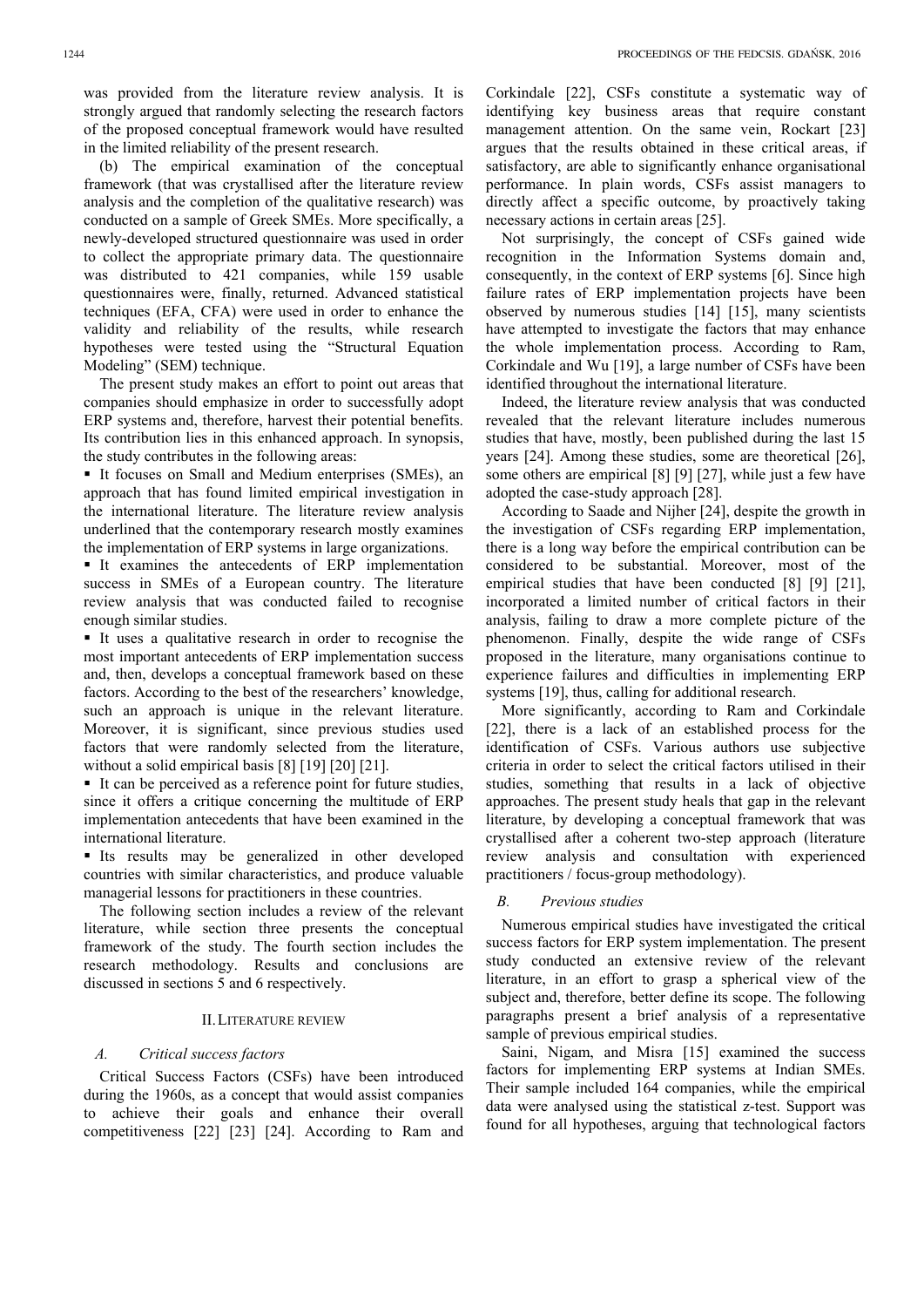(e.g. system testing, IT infrastructure), people factors (e.g. cross-functional team, morale of the implementation team), and organizational factors (e.g. adaptability to changes, comprehensiveness of the implementation strategy) have a direct impact on the success of ERP implementation [15].

Garg and Chauhan [20] explored the factors affecting the success of ERP implementation in the Indian retail sector. Their conceptual framework, which included various critical success factors, explained 62,7% of the variations of ERP implementation success. As with Saini, Nigam, and Misra [15], organizational, technological, and people-related factors were found to be significant antecedents of ERP implementation success. Additionally, the impact of project management was, also, identified as being significant [20]. Garg and Garg [8] in another similar study that was, also, conducted in the Indian retail sector, found out that strategic, technological, people and project management factors have a positive influence on ERP implementation success.

Chien, Lin, and Shih [10] investigated the impact of centrifugal and centripetal forces on team cohesion and successful ERP implementation. Their empirical results were based on a survey of 305 Taiwanese SMEs. It was found that centripetal forces have a significant impact on ERP implementation, while the same was not verified for centrifugal forces, as well. Finally, team cohesion seemed to moderate the relationship between centripetal forces and ERP implementation performance [10].

Zabjek, Kovacic, and Indihar Stemberger [9] identified business process management as an important antecedent of ERP effective implementation. Their analysis was based on 152 questionnaires collected from Slovenian companies. They concluded that top management support, change management and business process management have a positive impact on successful ERP implementation [9]. The same authors conducted another similar research [16], obtaining identical results. On the same vein, Garg and Agarwal [21], also, underlined the significance of top management commitment, user involvement, business process reengineering, project management and ERP teamwork and composition on the success of ERP implementation [21].

Li, Markowski, Xu, and Markowski [29] used Structural Equation Modeling (SEM) in order to analyze data from 154 manufacturing companies operating in the USA. Their analysis revealed that Total Quality Management (TQM) is an important predecessor of ERP implementation. Chou, Hung, and Chang [30] focused on ERP organizational fit and knowledge transfer. They concluded that ERP success is influenced by organizational fit (data fit, process fit, user fit), ERP knowledge factors (e.g. shared understanding), and ERP communication factors (e.g. communication decoding competence), either directly or indirectly [30].

On a different approach, Amid, Moalagh, and Ravasan [31] focused on Critical Failure Factors (CFFs), rather that Critical Success Factors (CSFs). Firstly, they conducted semi-structured interviews with practitioners, identifying 47 failure factors. Secondly, they collected empirical data with the use of a structured questionnaire. Using Exploratory

Factor Analysis (EFA), they classified CFFs in seven large groups (vendor and consultant, human resources, managerial, project management, processes, organizational, technical). Their research was conducted on a developing country, namely Iran [31].

Wee [32] underlined the importance of formulating an overall ERP architecture before the deployment of the system, since only in such a way the need for reconfiguration during, or after, its real-time implementation will significantly diminish. Similar views were supported by other authors, arguing that the use of proper and formal modelling methods, tools and architectures is necessary for ERP implementation success [33]. Ferratt, Ahire, and De [34] argued that implementing organisations need to follow the basics of project management and, simultaneously, adopt the best industry practices in order to successfully implement an ERP system.

Ngai, Law, and Wat [35] focused on the importance of national culture and country-related characteristics on ERP implementation success. Sheu, Chae and Yang [36] underlined the impact of different cultural backgrounds, while Tarafdar and Roy [37] analysed the cultural issues that a typical Indian firm, usually, faces when implementing an ERP system. Finally, Lee, Lee, and Kang [38] argued that implementation success largely depends upon the attitude of the employees towards the whole ERP project.

As it became evident from the previous paragraphs, contemporary research includes a wide range of critical factors predicting ERP implementation success, ranging from vendor selection [39], to project management aspects [14] [40]. However, most of these studies are focused on larger enterprises [41]. On the other hand, ERP adoption by SMEs has traditionally received less attention from the international literature. According to Poba-Nzaou, Raymond and Fabi [41], this represents an area for additional research, especially since SMEs face greater difficulties in adopting ERP systems.

In summary, the literature includes the following gaps: (a) There is a multitude of critical success factors (antecedents) that have been used in order to predict ERP implementation success. Therefore, one is unable to determine which are actually the most important. The need for additional research is imperative; (b) The focus on SMEs has been limited; (c) Very few studies have utilised specific criteria for selecting certain factors, and excluding others, from their analysis. Selecting factors without justification is considered as a significant limitation; (d) Few of the published empirical studies were carried out in European countries; (e) Very few studies built on previous research. The present study was designed so as to cover these limitations (research gaps) found in the relevant literature.

## III. CONCEPTUAL FRAMEWORK

As mentioned earlier, the present study aims to: (a) built a coherent conceptual framework including the most significant antecedents of ERP implementation success and (b) test that framework gathering quantitative data.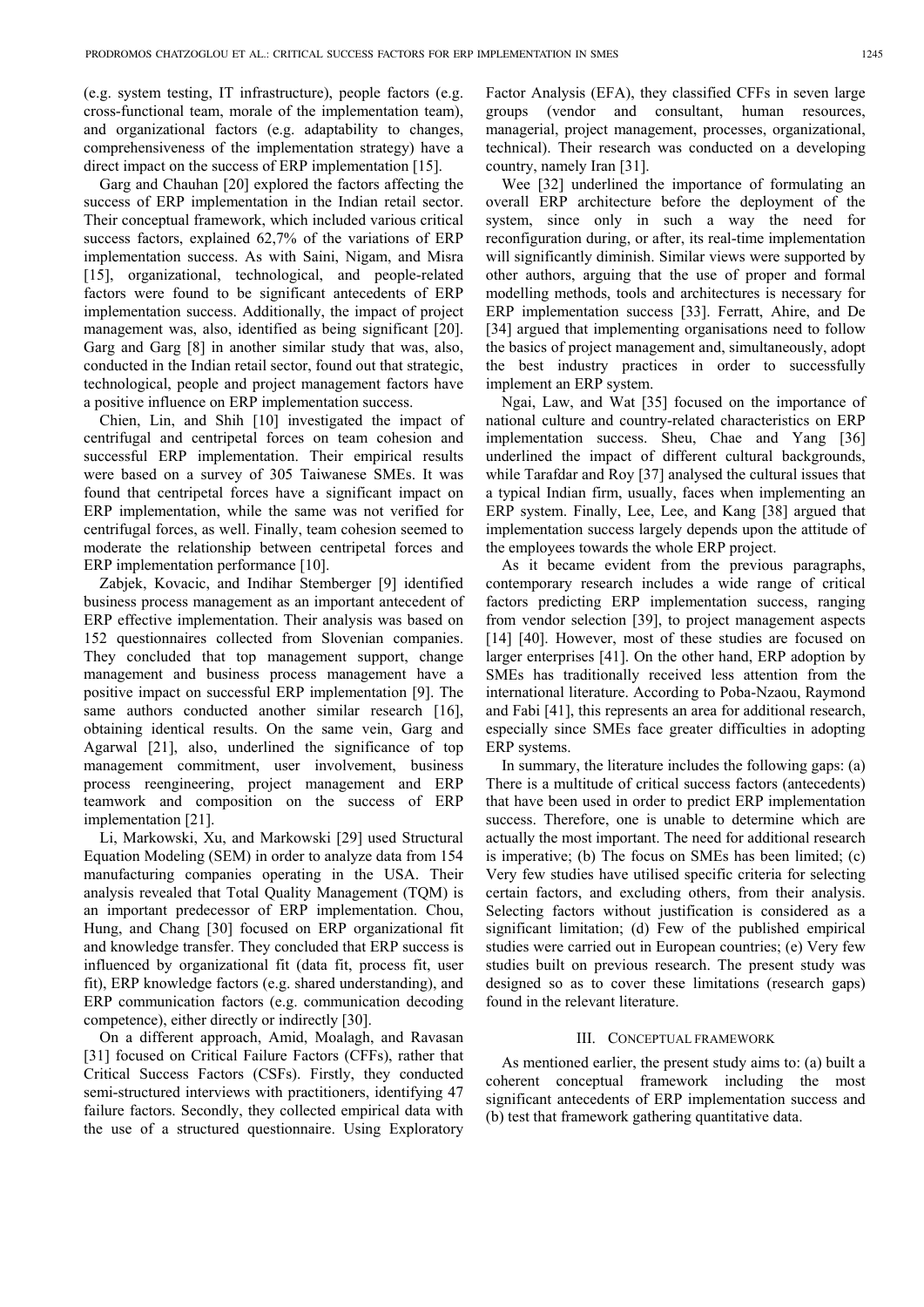The literature review analysis that was conducted prior to the development of the conceptual framework of the present study revealed that numerous factors have been used in order to predict ERP implementation success. Therefore, an important challenge was to decide upon the factors that were going to be incorporated into the proposed conceptual framework. The main objective was to construct a conceptual framework that incorporates the most significant factors used in the literature. Moreover, the incorporated factors were expected to have a high degree of relevance with the overall context of the study (Greek SMEs).

In order to address that critical issue, a qualitative research was conducted prior to the quantitative research. More analytically, a 'panel of experts' was formed in order to evaluate the factors that have been used in the relevant literature and assist in selecting the most appropriate ones for the proposed conceptual framework of the present study. More specifically, the focus group methodology was used.

This approach offers certain benefits: (a) the selection of the factors that were, finally, incorporated in the proposed conceptual framework was not conducted according to the subjective judgment of the researchers, but was a result of a more coherent and objective procedure, (b) the proposed conceptual framework has a strong basis on the opinions of experienced practitioners (managers of SMEs), (c) the selection of factors with low significance was avoided. It is believed that the random selection of the research factors, without any theoretical or empirical justification, would have resulted in the limited reliability of the present study.

In order to enhance the validity of the qualitative research, two sessions held in different geographical areas were conducted. All companies were selected in random, using data from the Chamber of Commerce. Each focus group included five managers of SMEs. This approach is in line with the main principles of the focus group methodology [42], since there was an appropriate number of participants for each session, two different sessions with different participants were conducted, while the represented companies were randomly selected.

The participants of each group were given (in paper) an extensive list of factors that have been used in the literature in order to predict ERP successful implementation. Then, a detailed conversation was conducted, with two members of the research team acting as moderators [43]. Each focus group took approximately two hours. Notes were taken during each session by a second moderator, while additional notes were added after reviewing the recorded sessions. After long discussions and deliberations, each focus group unanimously chose the nine most important factors of the provided list. The two focus groups agreed, with minor exceptions, in the same factors.

The conceptual framework of the present study incorporates these nine (independent) factors, resulting from the qualitative research, and one dependent factor, namely ERP implementation success. Additionally, 'organisational impact' was added in the proposed conceptual framework, in order to investigate the effect of ERP implementation on various measures of organisational performance.

The nine independent factors are listed below: Top management support, Organizational culture, External pressure, Vendor support, Project management, Training, User involvement, Business Process Reengineering, Implemented modules.

**A.** Top management support could be easily defined as the involvement of business executives in the areas related with ERP implementation [44]. It has been highlighted, by several authors, as a critical factor for the successful implementation of ERP systems [14] [45] [46].

Ngai, Law, and Wat [35] argued that senior executives play a significant role in ERP implementation success, since these projects are, usually, time consuming and demand extensive financial support. Senior management has two roles during implementation: supplying funds and offering leadership [14]. Al-Mashari, Al-Mudimigh, and Zairi [47] insisted that senior management support should be offered, without disruption, during the whole implementation period. The tasks of senior executives when implementing ERP projects include: communicating the strategy to all business employees, setting limitations, proving engagement, and setting reasonable goals [46]. Participation, support, and senior-level sponsorship are dimensions that have been found to significantly affect ERP implementation [48] [49].

ERP implementation does not, exclusively, evolve around software reengineering. On the contrary, it includes the extensive restructuring of business processes. Consequently, senior executives must clearly, publicly and truly indicate their support (economic or not), in order to highlight the priority given to implementation [48] [49]. Therefore:

*H1*: Top management support has a direct positive effect on ERP implementation success.

**B.** Organizational culture represents the shared ideologies, standards, convictions that have an impact on organizational attitudes and activities [50].

A common culture, shared between various organizational members, has an impact on the willingness to change, e.g. to adopt a new Information System. Research has shown that organizational culture is quite significant for the success of most organizational changes [51] [52]. Jarvenpaa and Staples [52] argue that there should be a fit between the culture of the organization and the nature of the changes that may occur from implementing an ERP system.

Additionally, according to Jones, Cline, and Ryan [51], organizational culture has an effect on employee behavior towards knowledge sharing, while knowledge sharing is crucial for the successful implementation of ERP systems. Ruppel and Harrington [53] argue that organizational culture has an effect on the implementation of intranet and other information systems used inside the organisation. Hence, it can be hypothesised that:

*H2*: Organizational culture has a direct positive effect on ERP implementation success.

**C.** Sometimes, the implementation of an ERP system does not have intrinsic motives. On the contrary, companies are being forced to implement an Information System, either by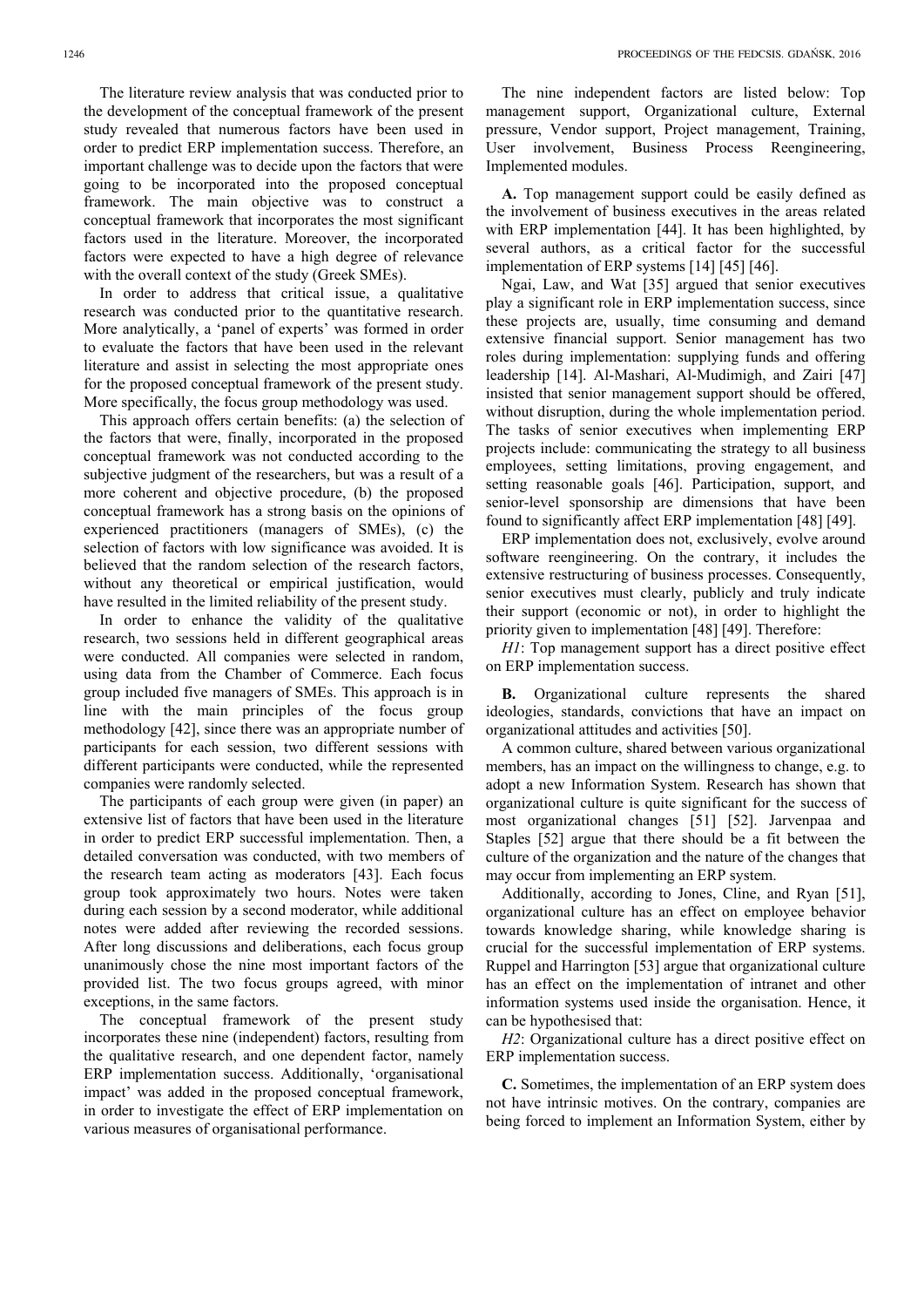their supply chain partners or by their competitors [54] [55]. In the first case, implementation becomes a prerequisite for the continuous cooperation with a partner (supplier and/or customer), while in the second case, the adoption decision is based on the need to follow the competitors, and, hence, avoid any possible downturn from not doing so [56].

In the present study, it is hypothesised that when companies find themselves under pressure from the external environment, they tend to try harder to achieve their desired goals. Therefore, the higher the external pressure, the more successful the implementation of the ERP system.

*H3*: External pressure has a direct positive effect on ERP implementation success.

**D.** Vendor support is offered from software retailers and/or consulting companies [4]. In most of the cases, the retailer is, also, the consultant during, or after, the implementation.

Vendor support includes user training, extended technical assistance during and after the implementation, maintenance, updates, etc. Additionally, vendors offer analytical advice concerning the selection of the appropriate ERP software [57] [58]. According to Wang, Lin, Jiang, and Klein [57], vendors significantly enhance the effectiveness of the implemented system, via experience sharing and knowledge transfer.

Through continuous collaboration, formal training and knowledge dissemination, consultants assist their costumers in receiving the full benefits of the implemented system [57] [59]. The trustworthiness of the vendor is extremely important in determining the success, or the failure of the whole effort [60]. Koh, Simpson, Padmore, Dimitriadis, and Misopoulos [60] found out that the close relationship with the vendor is a critical success factor for the implementation of an ERP system.

*H4*: Vendor support has a direct positive effect on ERP implementation success.

**E.** The implementation of an ERP system is a risky and complex project [21]. As it is evident, such projects acquire excellent management, since numerous stakeholders (different business units, suppliers, customers, vendors/ consultants) are deeply involved [15] [20]. The manager of an ERP project should bear in mind different timetables, various milestones, equipment requirements, workforce availability, and budget needs [49]. Hence, successful implementation is synonymous with the management of a plethora of tasks. All these tasks should be carefully monitored and managed.

More specifically, standard meetings and reports should be provided for all project collaborators. Effective project management is very crucial, since implementation success is, usually, assessed on the basis of budget and time compliance [21]. Executives expect the implementation period to be completed on time, and on budget.

*H5*: Project management has a direct positive effect on ERP implementation success.

**F.** Training is considered to be a basic parameter in every ERP implementation project [45] [46]. Hong and Kim [27] argue that training should be provided before, during and after implementation, while both technical and procedural issues should be carefully addressed. Finally, in-house training (on-the-job training) appears to be the most efficient choice, between all available methods [14].

Dezdar and Ainin [61] argued that sufficient training allows employees to efficiently utilize the implemented ERP system. More specifically, training enhances the skills and increases the practical expertise of real-time users [62]. Nah, Zuckweiler, and Lau [63] found out that adequate training enhances implementation success, while lack of training undermines the whole process. Additionally, sufficient training builds a positive climate towards the implemented system, thus, increasing its use and overall acceptance. Moreover, training enhances the ease of use, which in turn increases the probability for system success [62].

*H6*: Training has a direct positive effect on ERP implementation success.

**G.** User involvement is one of the most influential factors in ERP implementation projects [14] [27] [47]. Numerous studies argue that users should be actively involved before and during the entire ERP implementation process [8]. This will ensure that the system has a better fit with business processes, since its development will be based on real needs. Moreover, the acceptance of the ERP system will be increased, since users will have participated in its development. Finally, resistance to change will be significantly decreased [8] [47].

According to various authors [20], user involvement increases user satisfaction and user acceptance, by developing realistic expectations about the capabilities of the system. Additionally, user involvement increases the perceived level of control, through user participation in the entire project [20]. When all the above conditions are being successfully met, the implementation of the ERP system will be much more efficient.

*H7*: User involvement has a direct positive effect on ERP implementation success.

**H.** Business Process Reengineering (BPR) is the fundamental rethinking and drastic redesign of business processes, in order to achieve improvements in critical measures, such as cost, quality, delivery, and speed [49] [64]. ERP implementation requires such a radical redesign of business processes, since the new ERP system is expected to drastically change several aspects of doing business [40].

It is the ERP system that underlines the necessity for BPR and forces the organization to redefine and redesign work flows in order to fit the new software [40]. Reengineering business processes in a way that makes them compatible with the implemented system appears as an important antecedent of ERP implementation success [64].

*H8*: Business Process Reengineering (BPR) has a direct positive effect on ERP implementation success.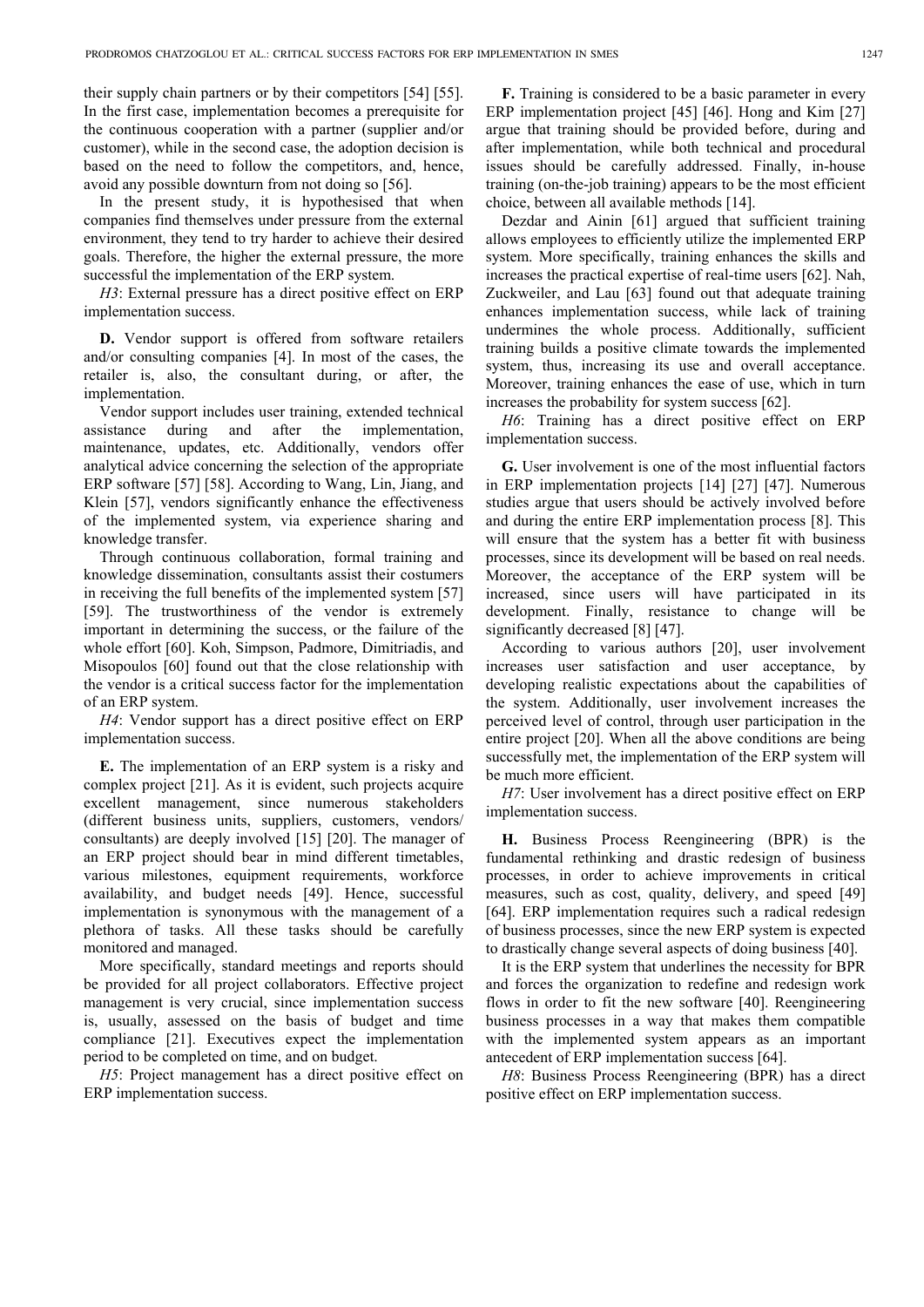**I.** ERP systems may be implemented in modules. A company does not have to conduct a full scale implementation; on the contrary, certain modules could be implemented on the basis of its special needs and requirements [65]. According to Yeh, Yang, and Lin [66], it would be unwise to avoid implementing most of the available modules, since only full implementation really ensures the expected benefits. Some empirical studies have argued that there is a relationship between the number of implemented modules and the functional effectiveness of the ERP system [67]. After all, the more modules a company implements, the higher its benefits from cross-operational cooperation [65].

*H9*: The number of implemented modules has a direct positive effect on ERP implementation success.

**J.** The construct of "organizational performance", as it has been captured in the present study, includes measures of multiple dimensions, such as productivity, cycle time, cost reduction, information flow, and customer satisfaction. Its main goal is to include both qualitative and quantitative measures of organisational performance. Law and Ngai [68] followed a similar approach. Many previous studies have investigated the impact of ERP implementation on firm performance [69] [70], while its impact on organisational performance has received less empirical examination. Therefore, it is hypothesised:

*H10*: ERP implementation success has a direct positive effect on organizational performance.



Fig. 1 The proposed conceptual framework

The synthesis of the hypotheses presented above formulates the proposed conceptual framework of the present study (Fig. 1). It should be underlined that, according to the best of the researcher's knowledge, such a conceptual framework (combination of factors) has never been examined before in the literature.

## IV. RESEARCH METHODOLOGY

## *A. Population of the study*

The population of the present study includes Greek Small and Medium Enterprises (SMEs) that have implemented an ERP system. There are no available official data that can define the population of the study on numerical terms.

SMEs are considered to be the heart of the Greek economy, since they represent 99% of the total number of companies. In 2010, there were 742.000 SMEs, with 2.512.493 employees, which represent more than 75% of total employment, well above the EU average. Greece has a very high share of SMEs, particularly micro enterprises, compared to the EU average (Annual Report on EU SMEs 2010/2011, 2011).

#### *B. Measurement*

The proposed conceptual framework was tested with the use of a newly-developed structured questionnaire. The measurement of the eleven research factors was conducted with the use of multiple questions (items) that were adopted from the international literature [14] [15] [20] [27] [51] [52] [54] [55] [56] [58] [59] [65] [66] [68]. All questions were translated to Greek and then back to English by another person, in order to detect any discrepancies. The five-point Likert scale was used for the measurement of all factors.

## *C. Data collection*

Data concerning companies that could possibly be included in the sample were obtained via the web sites of the leading ERP system providers operating in Greece. Since no other database including companies using ERP systems exist, the use of the certain method was the only one able to provide usable information. Totally, 678 companies that have implemented an ERP system were identified. The questionnaire and a cover letter including clarifications, was sent to the IT managers of these companies.

Questionnaires were sent only after a telephonic contact with the IT manager in each company has been established. After making all necessary telephone calls, 421 questionnaires were distributed to 421 companies that agreed to participate in the survey. The research period lasted three months (March to May 2015). Totally, 165 questionnaires were returned, and after conducting all necessary controls 159 were used for data analysis. The 159 questionnaires represent a very satisfactory response rate (38%). The majority of the participating companies are small sized (less than 100 employees), something that is in line with the country's average firm size.

## *D. Reliability and validity*

The questionnaire that was used in the present study was rigorously tested for its content and construct validity.

The test for the content validity was conducted via a pilot study. More specifically, a draft of the final questionnaire was sent to four practitioners and two academics, in order to test whether it met all theoretical and practical requirements.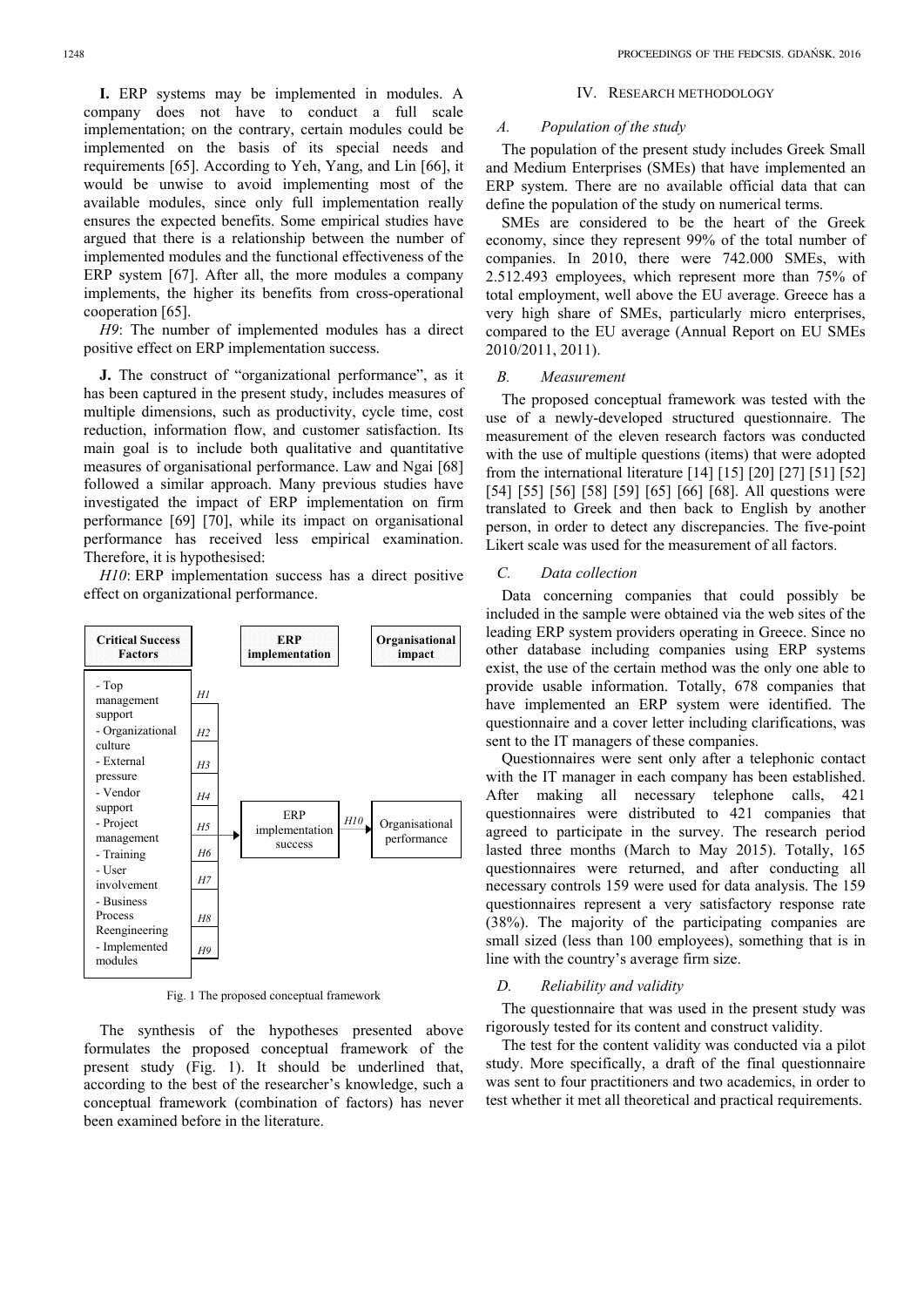TABLE I. ESTIMATION OF UNIDIMENSIONALITY AND RELIABILITY

| <b>Factors</b>                           | <b>KMO</b> | <b>Bartlett's</b><br><b>Test</b> | Eigen-<br>value | <b>TVE</b> | <b>Cronbach</b><br><b>Alpha</b> |
|------------------------------------------|------------|----------------------------------|-----------------|------------|---------------------------------|
| Top management support                   | 0,736      | $139,2^a$                        | 2,546           | 67,3%      | 0,789                           |
| Organizational culture                   | 0,894      | 214.9 <sup>a</sup>               | 2,871           | 71,5%      | 0,823                           |
| External pressure                        | 0,779      | $77,5^{\rm a}$                   | 1,371           | 68,4%      | 0,801                           |
| Vendor support                           | 0,831      | $145.6^a$                        | 2,874           | 81,7%      | 0,745                           |
| Project management                       | 0,799      | $154,2^a$                        | 1,741           | 84,7%      | 0,771                           |
| Training                                 | 0,854      | $95.5^{\rm a}$                   | 2,713           | 71,9%      | 0,723                           |
| User involvement                         | 0,736      | $214.3^a$                        | 2,124           | 76,2%      | 0,755                           |
| <b>Business Process</b><br>Reengineering | 0,711      | $325,3^a$                        | 2,587           | 74,1%      | 0,737                           |
| Implemented modules                      | 0,857      | $217,6^a$                        | 1,342           | 83,4%      | 0,741                           |
| ERP implementation<br>success            | 0,839      | $169.7^{\text{a}}$               | 1,619           | 84,5%      | 0,901                           |
| Organisational<br>performance            | 0,759      | $171,3^a$                        | 2,391           | 88,6%      | 0,733                           |

 $a^2$  p<0.01

TABLE II. ESTIMATION OF THE GOODNESS OF FIT

| <b>Factors</b>                           | Normed<br>$\mathbf{X}^2$ | C.R. | V.E.  | <b>RMSEA</b> | CFI/<br><b>GFI</b> |
|------------------------------------------|--------------------------|------|-------|--------------|--------------------|
| Top management support                   | 1,57                     | 0.78 | 65.6% | 0,077        | 0.94 / 0.96        |
| Organizational culture                   | 2,67                     | 0,74 | 69,4% | 0,053        | 0.97/0.97          |
| External pressure                        | 3,15                     | 0,86 | 0.81% | 0.067        | 0.99/0.97          |
| Vendor support                           | 3,52                     | 0,82 | 0,76% | 0,084        | 0.91/0.93          |
| Project management                       | 2,19                     | 0,76 | 0.67% | 0,075        | 0.99/0.98          |
| Training                                 | 1,97                     | 0.77 | 0.63% | 0,063        | 0,90/0,93          |
| User involvement                         | 2,37                     | 0.69 | 0,57% | 0,086        | 0.95/0.99          |
| <b>Business Process</b><br>Reengineering | 2,45                     | 0.73 | 0,81% | 0,059        | 0,90/0,90          |
| Implemented modules                      | 2,65                     | 0,83 | 0,74% | 0,061        | 0.91/0.96          |
| ERP implementation<br>success            | 2,77                     | 0.77 | 0.64% | 0.074        | 0.93/0.91          |
| Organisational<br>performance            | 1,61                     | 0,74 | 0,61% | 0,081        | 0.93 / 0.95        |

TABLE III. RESULTS OF THE STRUCTURAL MODEL

| <b>Causal Paths (hypotheses)</b> |                                                                            | <b>Estimate</b> |       | <b>Result</b> |
|----------------------------------|----------------------------------------------------------------------------|-----------------|-------|---------------|
| H1                               | Top management support $\rightarrow$<br>ERP implementation success         | 0,26            | 0,000 | Accepted      |
| H2                               | Organizational culture $\rightarrow$<br>ERP implementation success         | 0,23            | 0,000 | Accepted      |
| H <sub>3</sub>                   | External pressure $\rightarrow$<br><b>ERP</b> implementation success       |                 | 0.098 | Rejected      |
| H4                               | Vendor support $\rightarrow$<br>ERP implementation success                 | 0,36            | 0,011 | Accepted      |
| H <sub>5</sub>                   | Project management $\rightarrow$<br><b>ERP</b> implementation success      |                 | 0,267 | Rejected      |
| H6                               | Training $\rightarrow$<br>ERP implementation success                       | 0,29            | 0,000 | Accepted      |
| H7                               | User involvement $\rightarrow$<br>ERP implementation success               | 0,26            | 0,000 | Accepted      |
| H8                               | Business Process Reengineering $\rightarrow$<br>ERP implementation success | 0.35            | 0,000 | Accepted      |
| H9                               | Implemented modules $\rightarrow$<br><b>ERP</b> implementation success     |                 | 0.164 | Rejected      |
| H10                              | ERP implementation success $\rightarrow$<br>Organisational performance     | 0,34            | 0,003 | Accepted      |

To test the construct validity, each research factor was evaluated: (a) for its unidimensionality and reliability (Table I), (b) for its goodness of fit to the proposed research model (Table II). The examination of the unidimensionality of each factor was conducted using Explanatory Factor Analysis (EFA) [71]. Moreover, 'Cronbach Alpha' was used for estimating each factor's reliability. All tests concluded that the scales used are valid and reliable.

The evaluation of the goodness of fit of each research factor to the proposed model was conducted using Confirmatory Factor Analysis (CFA). All tests produced satisfactory results (see Table II for the main results).

### V. EMPIRICAL RESULTS

#### *A. Model valuation*

The examination of the proposed conceptual framework was conducted using the "Structural Equation Modeling" (SEM) technique [72] [73] [74]. To evaluate the fit of the overall model the chi-square value  $(X^2 = 49,7)$  and the pvalue ( $p = 0.000$ ) were estimated. These values indicate a satisfactory fit. However, the sensitivity of the  $X^2$  statistic to the sample size enforces to control other supplementary measures of evaluating the overall model, such as the "Normed- $X^{2}$ " index (3,1), the RSMEA index (0,077) the CFI  $(0,99)$  and the GFI  $(0,97)$ , that all indicate a good fit.

## *B. Hypothesis testing*

Seven hypotheses were found significant (H1, H2, H4, H6, H7, H8, H10), while three hypotheses were rejected by the empirical data (H3, H5, H9). After reviewing the empirical results, the following observations can be made:

**A.** The successful implementation of an ERP system has its roots on vendor support, training, and user involvement. These three factors were found to have the strongest impact on the main dependent factor of the present study (ERP implementation success). According to these empirical results, the present study proposes a mechanism that will drive implementation success. Various organisations may utilise this mechanism in order to experience a seamless implementation process. It includes three steps, each describing tasks that should be performed before, during and after the implementation of an ERP system.

Firstly, before the implementation, companies should spend their limited time and resources in selecting the appropriate software retailer. A good fit between the two seems to be very crucial for implementation success. Moreover, employees should be involved in the decision to adopt an ERP system. Executives should take employee attitudes and beliefs under serious consideration. In general, employees should feel like an integrated part of the whole process, while the adoption of the new system should not be understood as a decision that has been forced upon them. Only when employees fell like they have contributed to the implementation initiative, will they accept the changes that may occur. On a more practical level, the contribution of employees before the implementation is crucial for ensuring that the system will be designed in order to have a better fit with existing business practices.

Secondly, during the implementation period (that may be quite short, especially in micro-enterprises), vendors should adopt an analytical (linear) approach. Initially, the most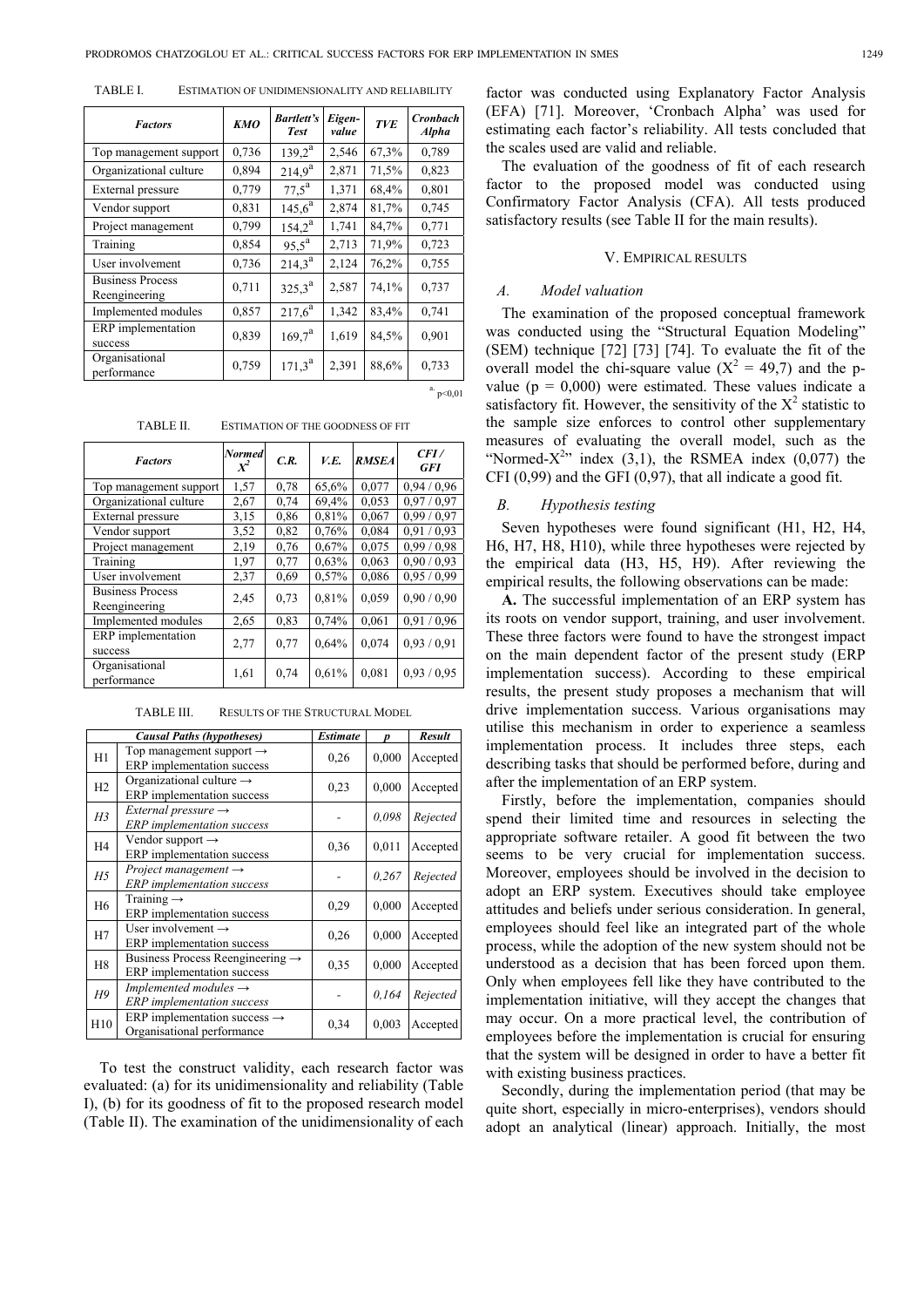Thirdly, after the implementation period, continuous training should be offered by the vendor (or another consultant). After all, the first month following the implementation of the new ERP system is extremely crucial. Employees should feel that the new system enhances their job, while resulting in many other organisational benefits.

**B.** No matter how important the role of vendor support  $(r=0,36)$ , training  $(r=0,29)$ , and user involvement  $(r=0,26)$ , the support of top management has, also, been underlined as a significant antecedent of ERP implementation success (r=0,26). Without any doubt, executives should demonstrate their belief on the implemented system, mostly by ensuring its funding and setting the example for its use.

**C.** Moreover, the empirical data revealed that Business Process Reengineering (BPR) is a quite significant factor  $(r=0,35)$ . This finding adds further support to the previous observations, arguing that BPR should be a priority for vendors, employees and executives.

**D.** Additionally, organizational culture (with emphasis on knowledge-sharing) affects implementation  $(r=0.23)$ . This factor cannot be easily enhanced prior or during the implementation period, since its development is, usually, a result of the unique history of the organisation.

Finally, the relationship between ERP implementation success and organisational performance has been verified by the empirical data  $(r=0,34)$ . Concerning the strength of that relationship ( $R^2 = 26\%$ , including direct and indirect effects), it should be noted that when examining complex phenomena, like organisational performance, even a relatively small predictive power seems to be satisfactory.

#### VI. CONCLUSIONS

The present study was motivated by specific gaps that were recognised in the relevant literature of the specific field. In order to cover these gaps, the present study used an extensive literature review and qualitative data (focus group sessions with managers of SMEs) in order to develop a conceptual framework that investigated the antecedents of ERP implementation success. Moreover, this framework was tested with the use of a newly-developed structured questionnaire (quantitative data) on a sample of Greek SEMs that have implemented and ERP system.

That specific approach offered certain advantages: focus groups offered practical knowledge concerning the factors with the most significant impact on ERP implementation, while the quantitative research revealed which of these factors are actually significant. The contribution of the study lies on this enhanced approach. More specifically, it offers the necessary ground for comparison and replication. Its conceptual framework may be replicated from future studies, while other scientists may employ its twofold approach as a basis for their future empirical investigation.

The proposed conceptual framework of the study included nine antecedents of ERP implementation success. These factors are perceived as Critical Success Factors (CSFs) for successful ERP implementation. Empirical data were analysed using the "Structural Equation Modeling" (SEM) technique, while the validity and the reliability of all research factors were evaluated with the use of enhanced statistical methods (EFA, CFA).

According to the results of the statistical analysis, six of the antecedents included in the research model of the present study were found to have a direct (positive) effect on successful ERP implementation. Additionally, the predictive power of the proposed model was found to be very satisfactory. More specifically, the six antecedents can explain the variance of ERP successful implementation by 72% ( $R^2 = 0.72$ ). On the other hand, three research factors (external pressure, project management, implemented modules) were not found to have an effect on the successful implementation of an ERP system.

Therefore, it is concluded that when implementing an ERP system, organisations should focus on the following six factors: Top management support, Organizational culture, Vendor support, Training, User involvement, Business Process Reengineering. The present study argues that the enhancement of these Critical Success Factors should be conducted before, during and after ERP implementation. Partial focus will only limit their positive effect.

In general, it is concluded that ERP implementation success is a result of intangible factors (organisational culture), people-related factors (vendor support, training, user involvement), and proper leadership (top management support). Moreover, reengineering, a more practical issue of implementation, is also a prerequisite for success.

Previous studies conducted in other geographical regions of the European continent (e.g. Eastern and Central Europe) have found similar results. For example, Ziemba and Kolasa [61] found that top management support, user involvement and process management have an impact on information systems projects, while Bradley [62] concluded that the determinants of enterprise system adoption success are user involvement, user empowerment, system reliability and cooperation with the system supplier (vendor).

The present study is somehow limited by the poor definition of its population. This limitation is inherent to all studies of the field, since a complete list of companies that have implemented an ERP system can not be found in most databases. Further research is suggested with larger samples that would, probably, offer more information and strengthen the results of the present study. Moreover, it would be interesting to examine more factors and gather primary data from all company personnel, so as to achieve a more complete view of the subject under investigation.

#### **REFERENCES**

[1] C. Leyh, "Critical success factors for ERP projects in small and medium-sized enterprises-The perspective of selected German SMEs", IEEE Federated Conference on Computer Science and Information Systems (FedCSIS), pp. 1181-1190, 2014.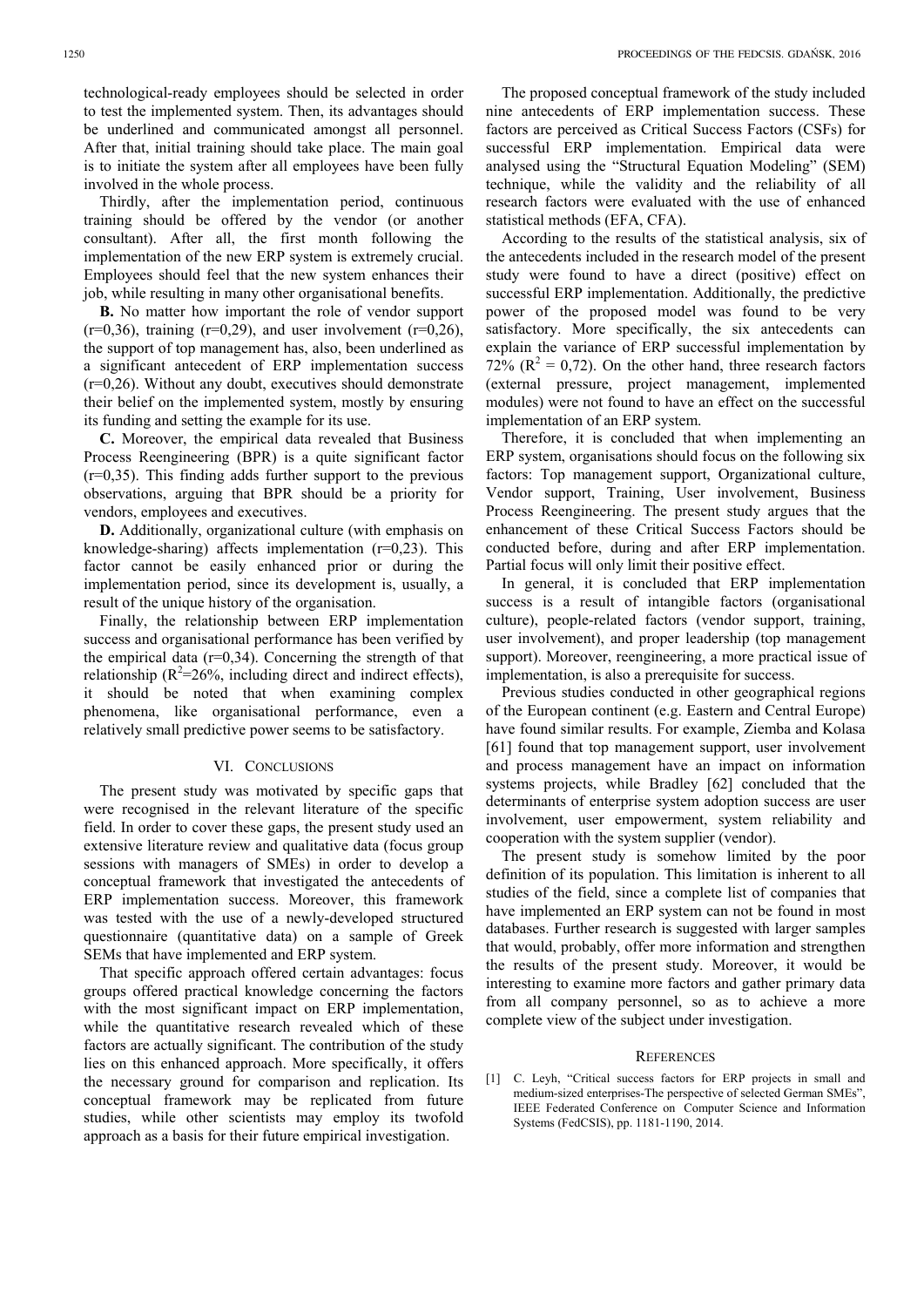- [2] C. Spathis, and S. Constantinides, "Enterprise resource planning systems' impact on accounting processes", Business Process Management Journal, Vol. 10, No. 2, pp. 234-247, 2004, http://dx.doi. org/10.1108/14637150410530280.
- [3] M. Łobaziewicz, "Integration of B2B system that supports the management of construction processes with ERP systems", IEEE Federated Conference on Computer Science and Information Systems (FedCSIS), pp. 1461-1466, 2015.
- [4] M.T. Tsai, E.Y. Li, K.W. Lee, and W.H. Tung, "Beyond ERP implementation: the moderating effect of knowledge management on business performance", Total Quality Management, Vol. 22, No. 2, pp. 131-144, 2011, http://dx.doi.org/10.1080/14783363.2010.529638.
- [5] H.R. HassabElnaby, W. Hwang, and M.A. Vonderembse, "The impact of ERP implementation on organizational capabilities and firm performance", Benchmarking: an International Journal, Vol. 19, No. 4/5, pp. 618-633, 2012, http://dx.doi.org/10.1108/14635771211258043.
- [6] P. Ifinedo, B. Rapp, A. Ifinedo, and K. Sundberg, "Relationships among ERP post-implementation success constructs: an analysis at the organizational level", Computers in Human Behavior, Vol. 26, No. 5, pp. 1136-1148, 2010, http://dx.doi.org/ 10.1016/j.chb.2010.03.020.
- [7] V.A. Mabert, A. Soni, and M.A. Venkatraman, "The impact of organizational size on enterprise resource planning (ERP) implementation in the US manufacturing sector", Omega, Vol. 31, pp. 235-246, 2003, http://dx.doi.org/10.1016/S0305-0483(03)00022-7.
- [8] P. Garg, and A. Garg, "Factors influencing ERP implementation in retail sector: an empirical study from India", Journal of Enterprise Information Management, Vol. 27, No. 4, pp. 424-448, 2014, http:// dx.doi.org/10.1108/JEIM-06-2012-0028.
- [9] D. Zabjek, A. Kovacic, and M. Indihar Stemberger, "Business process management as an important factor for a successful ERP system implementation", Ekonomska istrazivanja, Vol. 21, No. 4, pp. 1-18, 2008.
- [10] S.W. Chien, H.C. Lin, and C.T. Shih, "A Moderated Mediation Study: Cohesion Linking Centrifugal and Centripetal Forces to ERP Implementation Performance", International Journal of Production Economics, Vol. 158, pp. 1-8, 2014, http://dx.doi.org/10.1016/j.ijpe. 2014.06.001.
- [11] A.I. Nicolaou, and S. Bhattacharya, "Organizational performance effects of ERP systems usage: the impact of post-implementation changes", International Journal of Accounting Information Systems, Vol. 7, No. 1, pp. 18-35, 2006, http://dx.doi.org/10.1016/j.accinf.200 5.12.002.
- [12] J.R. Muscatello, and I.J. Chen, "Enterprise resource planning (ERP) implementations: theory and practice", International Journal of Enterprise Information Systems, Vol. 4 No. 1, pp. 63-78, 2008.
- [13] D. Lee, S.M. Lee, D.L. Olson, and S. Hwan Chung, "The effect of organizational support on ERP implementation", Industrial Management & Data Systems, Vol. 110, No. 2, pp. 269-283, 2010, http://dx.doi.org/10.1108/02635571011020340.
- [14] Z. Zhang, M.K. Lee, P. Huang, L. Zhang, and X. Huang, "A framework of ERP systems implementation success in China: an empirical study", International Journal of Production Economics, Vol. 98, No. 1, pp. 56-80, 2005, http://dx.doi.org/ 10.1016/j.ijpe.2004.09.004.
- [15] S. Saini, S. Nigam, and S.C. Misra, "Identifying success factors for implementation of ERP at Indian SMEs: a comparative study with Indian large organizations and the global trend", Journal of Modelling in Management, Vol. 8, No. 1, pp. 103-122, 2013, http://dx.doi.org/10. 1108/17465661311312003.
- [16] D. Zabjek, A. Kovacic, and M. Indihar Stemberger, "The influence of business process management and some other CSFs on successful ERP implementation", Business Process Management Journal, Vol. 15, No. 4, pp. 588-608, 2009, http://dx.doi.org/10.1108/14637150910 975552.
- [17] R.D. Samuel, and S. Kumar, "Prediction of ERP Success before the Implementation", in International Asia Conference on Industrial Engineering and Management Innovation (IEMI2012) Proceedings, pp. 219-227, 2013, http://dx.doi.org/ 10.1007/978-3-642-38445-5\_22.
- [18] E.J. Umble, and M.M. Umble, "Avoiding ERP implementation failure", Industrial Management, Vol. 44, No. 1, pp. 25-33, 2002.
- [19] J. Ram, D. Corkindale, and M.L. Wu, "Implementation critical success factors (CSFs) for ERP: do they contribute to implementation success and post-implementation performance?", International Journal of

Production Economics, Vol. 144, No. 1, pp. 157-174, 2013, http://dx. doi.org/10.1016/j.ijpe.2013.01.032.

- [20] P. Garg, and A. Chauhan, "Factors affecting the ERP implementation in Indian retail sector", Benchmarking: an International Journal, Vol. 22, No. 7, pp. 1315-1340, 2015, http://dx.doi.org/10.1108/BIJ-11- 2013-0104.
- [21] P. Garg, and D. Agarwal, "Critical success factors for ERP implementation in a Fortis hospital", Journal of Enterprise Information Management, Vol. 27, No. 4, pp. 402-423, 2014, http://dx.doi.org/10.1 108/JEIM-06-2012-0027.
- [22] J. Ram, and D. Corkindale, "How "critical" are the critical success factors (CSFs)? Examining the role of CSFs for ERP", Business Process Management Journal, Vol. 20, No. 1, pp. 151-174, 2014, http://dx.doi.org/10.1108/BPMJ-11-2012-0127.
- [23] J.F. Rockart "A new approach to defining the chief executive's information needs", MIT Working Paper, CISR 37, No. 1008-78, 1978.
- [24] R. Saade, and H. Nijher, "Critical success factors in enterprise resource planning implementation: a review of case studies", Journal of Enterprise Information Management, Vol. 29, No. 1, pp. 72-96 , 2016, http://dx.doi.org/10.1108/JEIM-03-2014-0028.
- [25] A. Boynton, and R. Zmud, "An assessment of critical success factors". Sloan Management Review, Vol. 25, No. 4, pp. 17-27, 1984.
- [26] P. Bingi, M.K. Sharma, and J.K. Godla, "Critical issues affecting an ERP implementation", IS Management, Vol. 16, No. 3, pp. 7-14, 1999, http://dx.doi.org/10.1201/1078/43197.16.3.19990601/31310.2.
- [27] K.K. Hong, and Y.G. Kim, "The critical success factors for ERP implementation: an organizational fit perspective", Information & Management, Vol. 40, No. 1, pp. 25-40, 2002, http://dx.doi.org/10.101 6/S0378-7206(01)00134-3.
- [28] J. Motwani, R. Subramanian, and P. Gopalakrishna "Critical factors for successful ERP implementation: exploratory findings from four case studies", Computers in Industry, Vol. 56, No. 6, pp. 529-544, 2005, http://dx.doi.org/10.1016/j.compind.2005.02.005.
- [29] L. Li, C. Markowski, L. Xu, and E. Markowski, "TQM A predecessor of ERP implementation", International Journal of Production Economics, Vol. 115, No. 2, pp. 569-580, 2008, http://dx. doi.org/10.1016/j.ijpe.2008.07.004.
- [30] S.W. Chou, I.H. Hung, and Y.C. Chang, "Understanding the antecedents of ERP Implementation success - The Perspective of Knowledge Transfer", Asia Pacific Management Review, Vol. 18, No. 3, pp. 301-322, 2013.
- [31] A. Amid, M. Moalagh, and A.Z. Ravasan, "Identification and classification of ERP critical failure factors in Iranian industries", Information Systems, Vol. 37, No. 3, pp. 227-237, 2012, http://dx.doi. org/10.1016/j.is.2011.10.010.
- [32] S. Wee, "Juggling toward ERP success: keep key success factors high", ERP News, February, available at: www.erpnews.com/erpnews/ erp904/ 02get.html, 2000.
- A. Scheer, and F. Habermann, "Enterprise resource planning: making ERP a success", Communications of the ACM, Vol. 43, No. 4, pp. 57- 61, 2000, http://dx.doi.org/10.1145/332051.332073.
- [34] T.W. Ferratt, S. Ahire, and P. De, "Achieving success in large projects: implications from a study of ERP implementations", Interfaces, Vol. 36, No. 5, pp. 458-469, 2006.
- [35] E.W.T. Ngai, C.C.H. Law, and F.K.T. Wat, "Examining the critical success factors in the adoption of enterprise resource planning", Computers in Industry, Vol. 59, No. 6, pp. 548-564, 2008, http://dx.doi.org/10.1016/j.compind.2007.12.001.
- [36] C. Sheu, B. Chae, and C.-L. Yang, "National differences and ERP implementation: issues and challenges", Omega, Vol. 32, No. 5, pp. 361-371, 2004, http://dx.doi.org/10.1016/j.omega.2004.02.001.
- [37] M. Tarafdar, and R.K. Roy, "Analyzing the adoption of enterprise resource planning systems in Indian organizations: a process framework", Journal of Global Information Technology Management, Vol. 6, No. 1, pp. 21-51, 2003, http://dx.doi.org/10.1080/1097198X.2 003.10856342.
- [38] C.K. Lee, H.H. Lee, and M. Kang, "Successful implementation of ERP systems in small businesses: a case study in Korea", Service Business, Vol. 2, No. 4, pp. 275-286, 2008, http://dx.doi.org/10.1007/ s11628-008-0045-3.
- [39] E. Bernroider, and S. Koch, "ERP selection process in midsize and large organizations", Business Process Management Journal, Vol. 7,